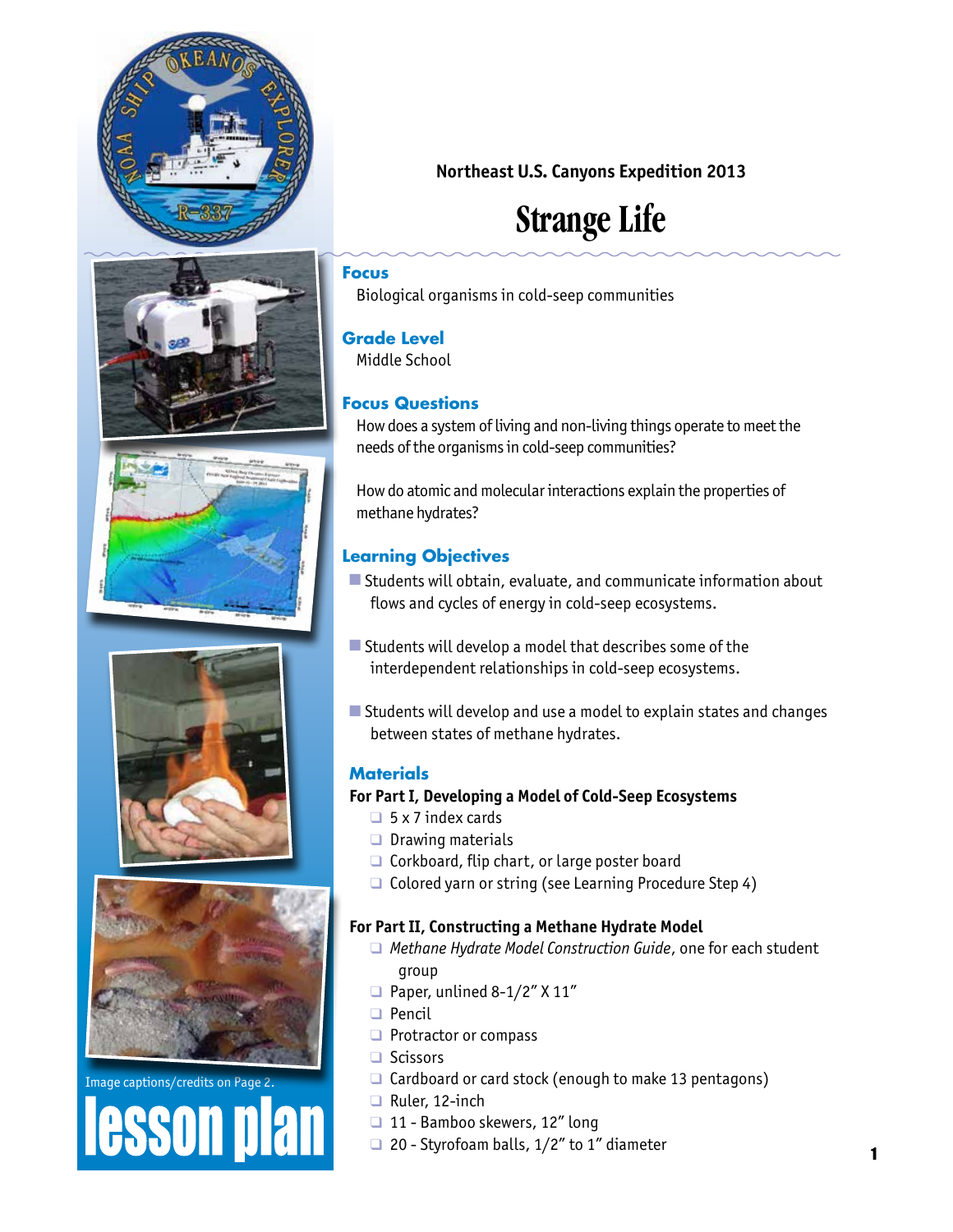- $\Box$  4 Styrofoam balls, 1" diameter
- $\Box$  1 Styrofoam ball, 1-1/2" diameter
- $\Box$  Tape, wrapping or strapping
- $\Box$  Spray paint, water-based latex; dark blue, light blue, red, and black (colored markers can also be used for a simpler version)
- $\Box$  Fishing line, 8 lb test; or light colored thread
- $\Box$  (Optional) Glue gun

#### **Audio-Visual Materials**

 $\Box$  (Optional) Interactive white board

#### **Teaching Time**

Part I: Two 45-minute class periods, plus time for student research; Part II: Two or three 45-minute class periods, or may be sent home as an enrichment activity

#### **Seating Arrangement**

Groups of two or three students

#### **Maximum Number of Students**

30

#### **Key Words**

NOAA Ship *Okeanos Explorer* Atlantic canyon Cold seep Methane hydrate Chemosynthesis Continental slope

#### **Background Information**

*[NOTE: Explanations and procedures in this lesson are written at a level appropriate to professional educators. In presenting and discussing this material with students, educators may need to adapt the language and instructional approach to styles that are best suited to specific student groups.]*

Deepwater canyons are among the most striking features of the continental slope off the east coast of the United States. There are more than 70 of these canyons in depths ranging from about 100 m to about 3,500 m, with steep, narrow walls that make exploration difficult. Research during the 1970's and 1980's (Hecker *et al.*, 1980; Hecker and Blechschmidt, 1979) showed that submarine canyons along the Atlantic continental slope could contain unique hard bottom communities, many of which include high densities of deepwater corals.

#### **Images from Page 1 top to bottom:**

The new 6,000-meter ROV has more sophisticated capabilities than the previous ROV used aboard the *Okeanos Explorer*, *Little Hercules*, and the increased capabilities will enable innovation through research and development of new sensors and systems. The new ROV currently includes hydraulic manipulator arms for deploying oceanographic sensors, an inertial navigation system, a Doppler velocity navigation system, and a system for dynamic lighting control. Image credit: NOAA *Okeanos Explorer* Program. http://oceanexplorer.noaa.gov/okeanos/ explorations/ex1302/welcome.htm

Map showing the area where the *Okeanos Explorer* has been conducting exploration operations along the Northeast Atlantic continental slope. Image courtesy of GEBCO, the U.S. Extended Continental Shelf Project, and NOAA *Okeanos Explorer* Program. http://oceanexplorer.noaa.gov/okeanos/

explorations/ex1303/media/ex1303map-hires.jpg

Methane hydrate looks like ice, but as the "ice" melts it releases methane gas which can be a fuel source. Image credit: Gary Klinkhammer, OSU-COAS.

100ay, incritant riyarates may be growing<br>unstable due to warmer ocean temperatures. Iceworms (*Hesiocaeca methanicola*) infest a piece of orange methane hydrate at 540 m depth in the Gulf of Mexico. During the Paleocene epoch, lower sea levels could have led to huge releases of methane from frozen hydrates and contributed to global warming. Today, methane hydrates may be growing Image credit: Ian MacDonald.

[http://oceanexplorer.noaa.gov/](http://oceanexplorer.noaa.gov/explorations/06mexico/background/plan/media/iceworms_600.jpg) [explorations/06mexico/background/plan/media/](http://oceanexplorer.noaa.gov/explorations/06mexico/background/plan/media/iceworms_600.jpg) [iceworms\\_600.jpg](http://oceanexplorer.noaa.gov/explorations/06mexico/background/plan/media/iceworms_600.jpg)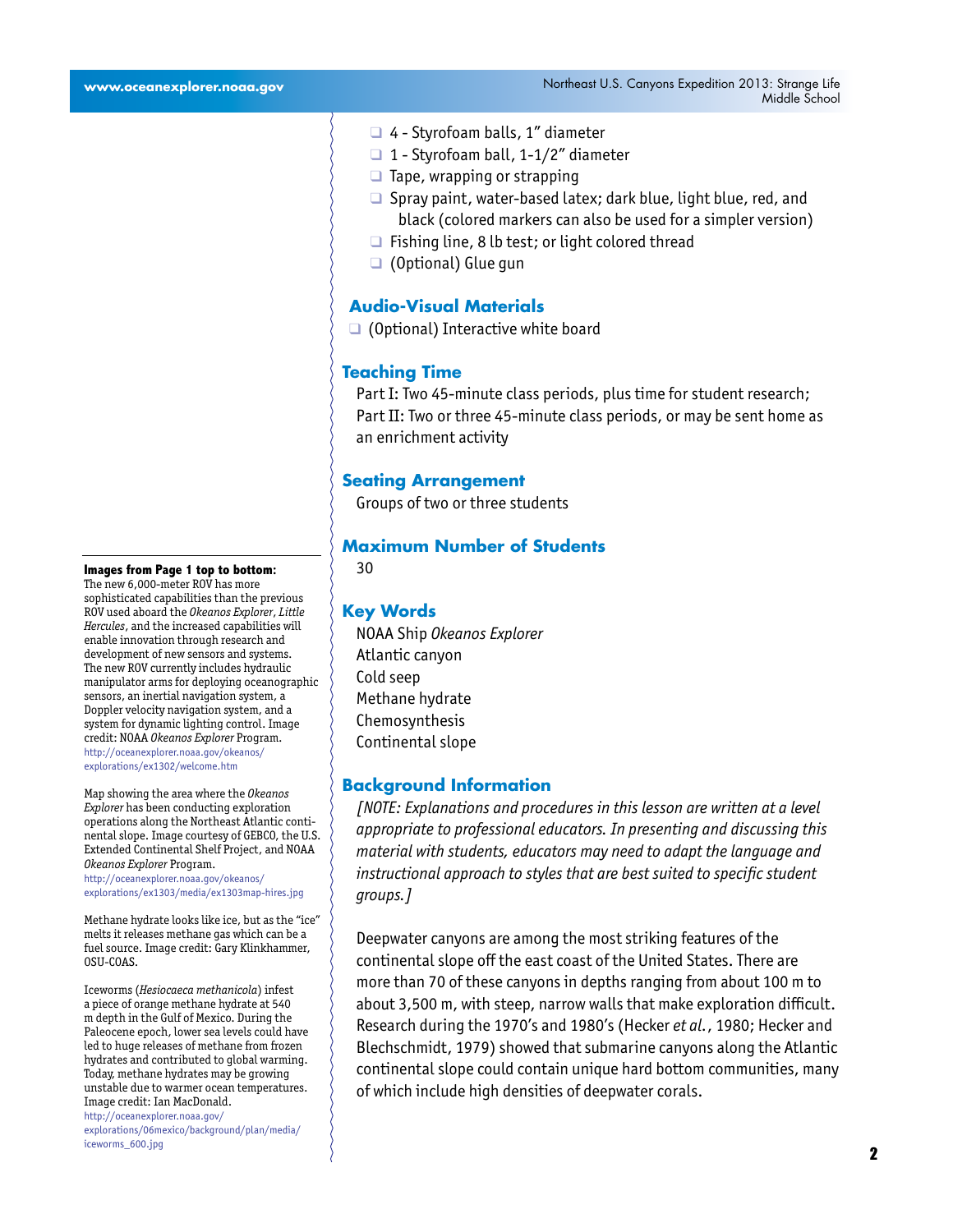Habitat complexity in submarine canyons results from a combination of geological and biological features. Steep canyon walls, rocky outcrops, hard clay formations, boulders, rock rubble, and soft sediments all provide surfaces upon and within which various benthic organisms may grow. Sessile (non-moving) species such as sponges and cnidarians increase the surface complexity and provide additional habitat for other species. Soft sediment is the major substrate type, and most Atlantic canyons have extensive holes and tunnels produced by crabs, tilefish, burrowing anemones, and other animals that further extend the range of available habitats.

Atlantic canyons may also include chemosynthetic communities whose food webs are based on the energy of chemical compounds, in contrast to photosynthetic communities whose food webs are based on photosynthesis that uses energy from the sun. The first chemosynthetic communities were discovered in 1977 near the Galapagos Islands in the vicinity of underwater volcanic hot springs called hydrothermal vents, which usually occur along ridges separating the Earth's tectonic plates. Hydrogen sulfide is abundant in the water erupting from hydrothermal vents, and is used by chemosynthetic bacteria that are the base of the vent community food web. Another type of chemosynthetic community is found in areas where gases (such as methane) and liquid hydrocarbons seep out of sediments. These areas, known as cold seeps, are commonly found along continental margins, and (like hydrothermal vents) are home to many species of organisms that have not been found anywhere else on Earth.

Cold-seep communities have been found at two locations on the east coast continental slope. These communities may signal the presence of other unusual ecosystems, potentially important energy resources and areas that may be susceptible to submarine landslides that can trigger tsunamis. An historic example of this hazard was the 1929 Grand Banks submarine landslide, which produced a tsunami 3 to 8 m high. That tsunami killed 28 people along the Newfoundland coast, even though this area was sparsely populated at the time. A similar tsunami along the present-day Atlantic coast might be much more devastating.

When methane is produced in deep ocean sediments, water molecules surround methane molecules, and conditions of low temperature and high pressure allow stable ice-like methane hydrates to form. Scientists are interested in methane hydrates for a variety of reasons, including their potential as an energy source, their association with unusual biological communities, and their possible role in tsunamis and climate change (for more information, see Appendix A, "More About Methane Hydrates").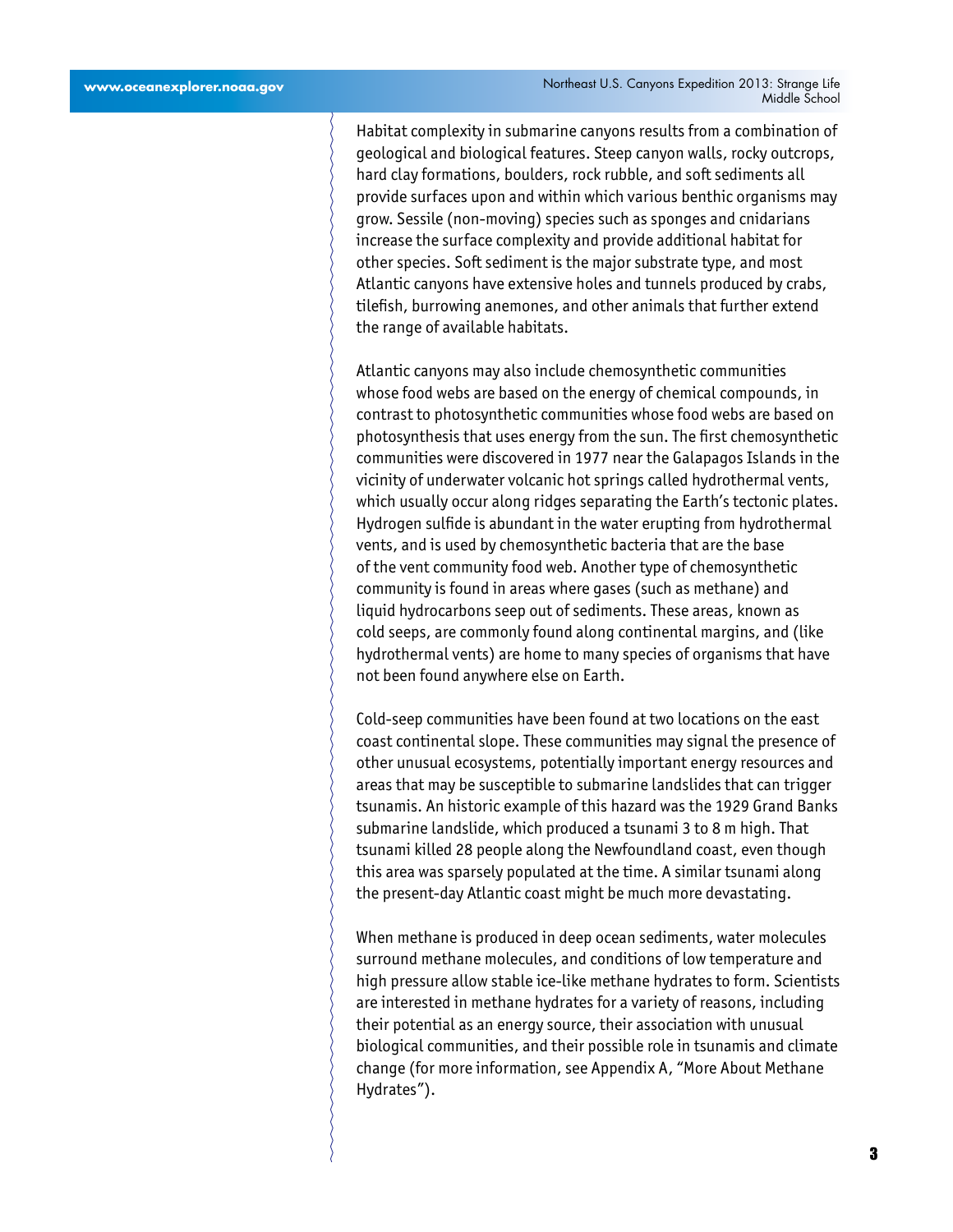The purpose of the Northeast U.S. Canyons Expedition 2013 is to extend exploration and investigations begun in 2011 of deepwater coral and hard bottom communities to canyons and inter-canyon areas on the continental slope off the New England coast. These studies are expected to discover new coral areas and other significant canyon habitats and provide information about processes that control their distribution, abundance, and ecological functions. For more information about exploration techniques, please see the Expedition Education Module Expedition Purpose for the Northeast U.S. Canyons Expedition 2013 at [http://oceanexplorer.noaa.gov/okeanos/](http://oceanexplorer.noaa.gov/okeanos/explorations/ex1304/edu.html) [explorations/ex1304/edu.html](http://oceanexplorer.noaa.gov/okeanos/explorations/ex1304/edu.html).

In Part I of this lesson, students will investigate some of the organisms that are typically found in cold-seep communities, and how these organisms interact. In Part II, students investigate methane hydrates and develop a model to help explain some of the unusual properties of these substances.



#### **Learning Procedure**

Parts I and II of this lesson are intended to address, respectively, performance expectations MS-LS2-3 and MS-PS1-1 specified in the Next Generation Science Standards:

- MS-LS2-3. Develop a model to describe the cycling of matter and flow of energy among living and nonliving parts of an ecosystem.
- MS-PS1-1. Develop models to describe the atomic composition of simple molecules and extended structures.
- 1. To prepare for this lesson:
	- (a) Review the background essays for the Northeast U.S. Canyons Expedition 2013 [\(http://oceanexplorer.noaa.gov/okeanos/](http://oceanexplorer.noaa.gov/okeanos/explorations/ex1304/welcome.html) [explorations/ex1304/welcome.html](http://oceanexplorer.noaa.gov/okeanos/explorations/ex1304/welcome.html)).

Map showing submarine canyon and seamount areas expected to be be explored during the *Okeanos Explorer* 2013 Northeast U.S. Canyons Expedition. Nantucket and Martha's Vineyard are shown in northwest (top left) corner. Underlying seafloor bathymetry shows the northern portion of the U.S. continental margin to the abyss with shallow areas in red to the deepest areas shown in blue. Bathymetry data acquired during surveys conducted from 2004-2013. Image Credit NOAA *Okeanos Explorer* Program (2011-2013 surveys), Sandwell and Smith (1997), UNH CCOM (2004-2012 surveys).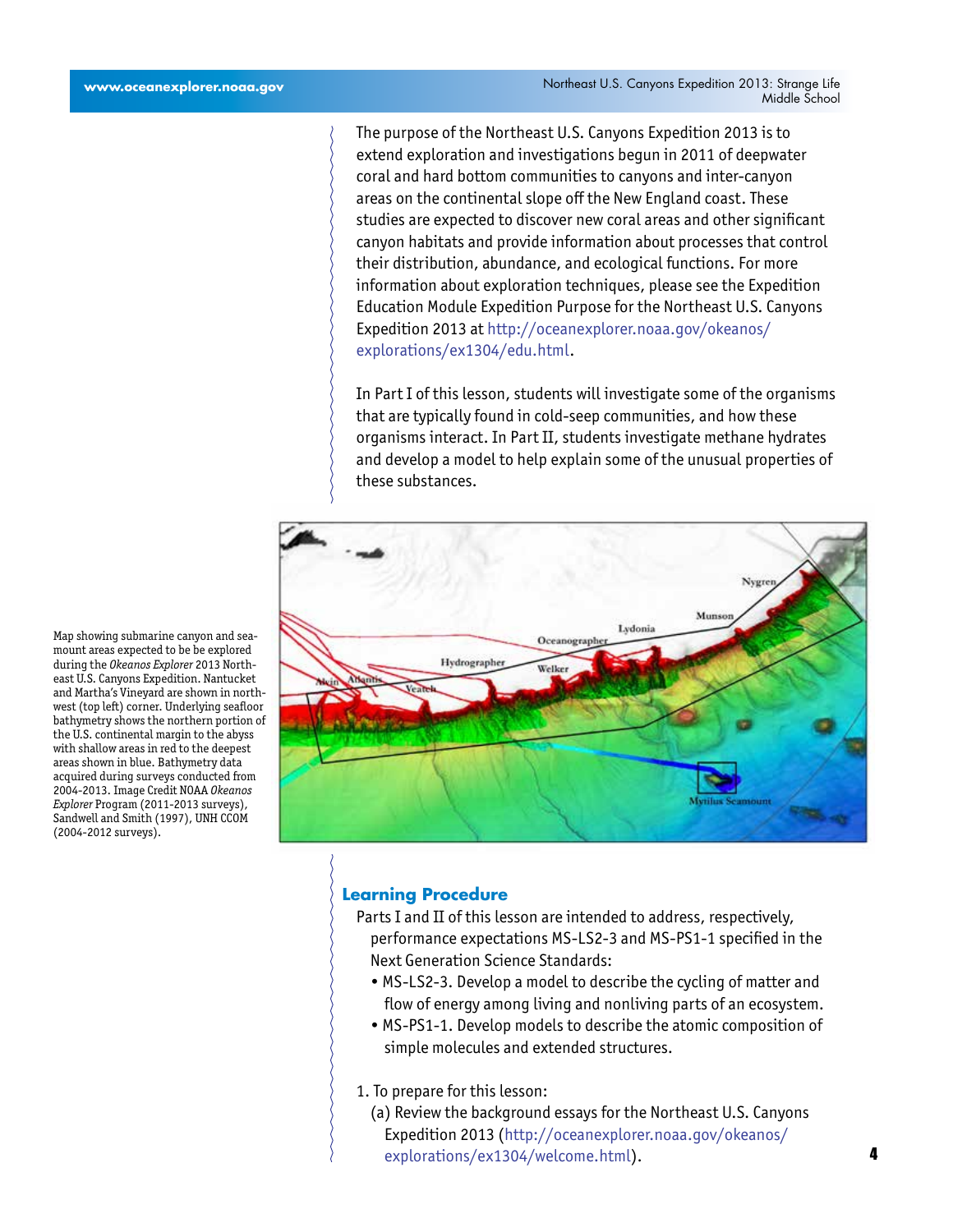- (b) Review procedures on the *Methane Hydrate Model Construction Guide (Educator's Version)*, and gather necessary materials. This activity may be done as a cross-curricular mathematics lesson using student-constructed pentagons and dodecahedrons. Alignment to Common Core State Standards are listed as they are associated with specific Next Generation Science Standards performance expectations below. Alternatively, this activity may be done as a briefer demonstration using dodecahedrons constructed by the educator, but this approach will not fulfill performance expectation MS-PS1-1. In either case, you will need to complete Step 2 in advance. If you plan to construct the model as a demonstration, you should also complete Part 1 of the Methane Hydrate Model Construction Guide (page 16).
- 2. Briefly introduce the Northeast U.S. Canyons Expedition 2013, including the general location of deepwater canyons on the continental slope off the east coast of the United States. If necessary, review the concept of habitats, and discuss how habitat complexity affects the variety of organisms found in specific habitats (more complex habitats tend to support a greater variety of organisms). Be sure students understand that habitat complexity can result from geological features (such as rocky outcrops, hard clay formations, boulders, rock rubble, or sediments), as well as from living organisms (such as sponges and corals). Point out that the activities of certain organisms can also increase the variety of habitats, such as the creation of tunnels in soft sediments by burrowing activities of crabs, fishes, worms, and burrowing anemones.

Engage students in a discussion of their existing knowledge of chemosynthetic communities, which should include the following elements:

- Contrast chemosynthesis with photosynthesis.
- In both processes, organisms build sugars from carbon dioxide and water.
- This process requires energy; photosynthesizers obtain this energy from the sun, while chemosynthesizers obtain energy from chemical reactions.
- Review the concepts of food chains and food webs, including the concept of trophic levels (primary producer, primary consumer, secondary consumer, and tertiary consumer).
- Describe hydrothermal vents and cold-seeps as examples of chemosynthetic communities (you may want to refer to [http://](http://www.pmel.noaa.gov/vents) [www.pmel.noaa.gov/vents,](http://www.pmel.noaa.gov/vents) and [http://www.divediscover.whoi.](http://www.divediscover.whoi.edu/vents/index.html) [edu/vents/index.html,](http://www.divediscover.whoi.edu/vents/index.html) for images and more information).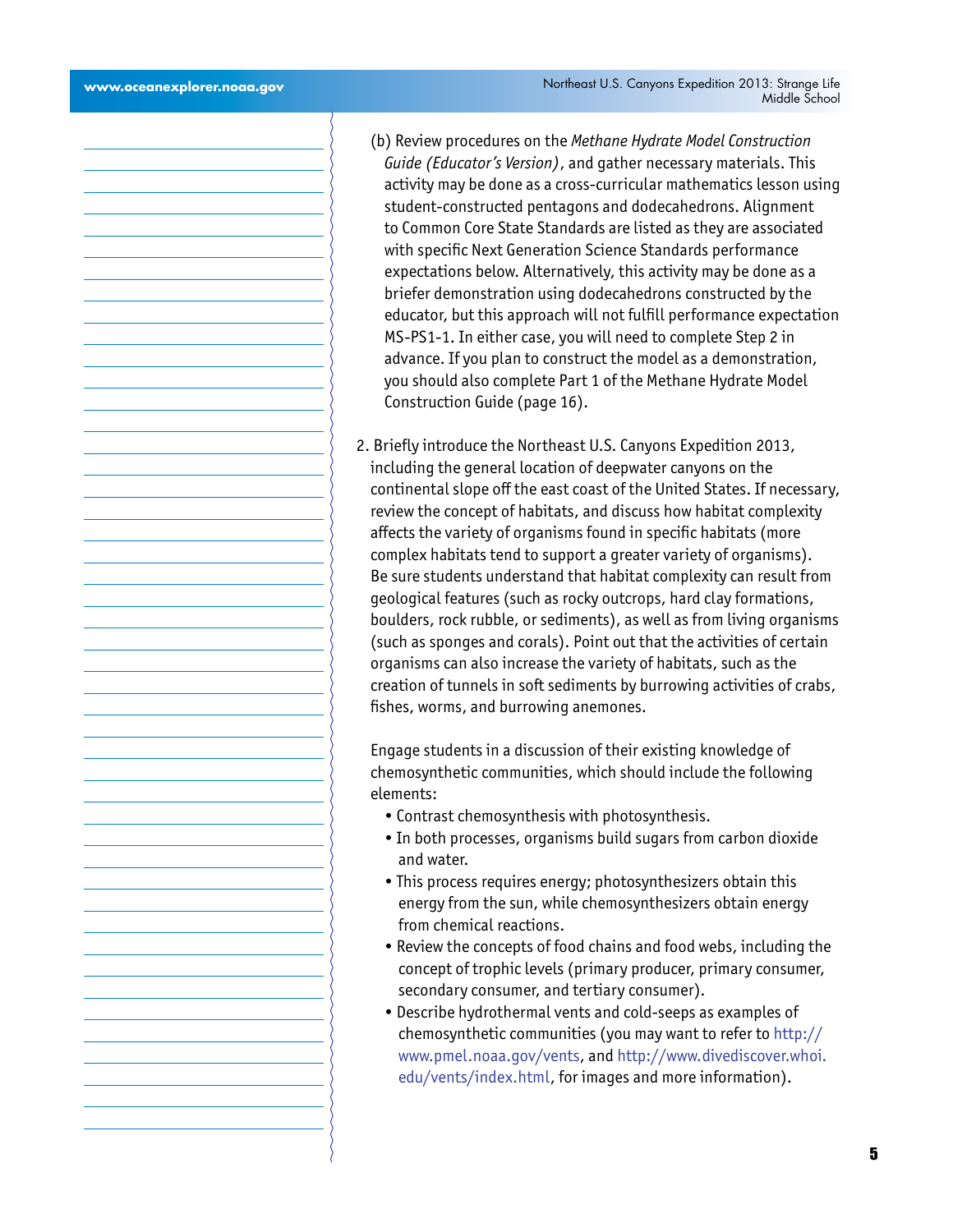Briefly describe methane hydrates, and point out that cold-seep communities may signal the presence of methane hydrate deposits. Point out that if methane hydrates become unstable, they can trigger submarine landslides that can cause tsunamis. While we don't hear much about tsunamis on the U.S. east coast, you may want to mention the 1929 Grand Banks submarine landslide, which produced a tsunami 3 to 8 m high and killed 28 people along the Newfoundland coast.

#### **Part I: Developing a Model of Cold-Seep Ecosystems**

3. Assign each student group one or more of the following groups to research: Methanotrophic bacteria Thiotrophic bacteria Xenophyophores (see also genus *Syringammina*) Anthozoa (sea anemones) Turbellaria (a flatworm of the genus *Platyhelminthes*) *Nautiliniella* (a genus of polychaetes) Maldanidae (a family of polychaetes) Chaetopteridae (a family of polychaetes) Capitellidae (a family of polychaetes) Sipunculida (peanut worms) *Bathymodiolus heckerae* (a species of mussel) *Vesicomya* (a genus of clams) Octopoda (octopus) *Munidopsis* (a genus of crustacean) *Alvinocaris* (a genus of crustacean) *Nematoda* (a round worm) *Sarsiaster greigi* (a species of sea urchin) *Chiridota* (a genus of sea cucumber) *Ophioctenella* (a genus of brittle star) *Brisingia* (a genus of sea star)

In addition to written reference materials (encyclopedia, periodicals, and books on the deep sea), the following Web sites contain useful information:

<http://biodidac.bio.uottawa.ca/> <http://eol.org>

Each student group should try to determine the energy (food) source(s) of their assigned organisms. It may not be possible to precisely determine specific foods for all groups, but students should be able to draw reasonable inferences from information about related organisms and anatomical features that may give clues about what the animals eat. Students should prepare a 5 x 7 index card for each organism with an illustration of the organism (photocopies from reference material, downloaded internet pictures, or their own sketches), notes on where the organism is found, approximate size of the organism, its trophic level (whether it is a primary producer,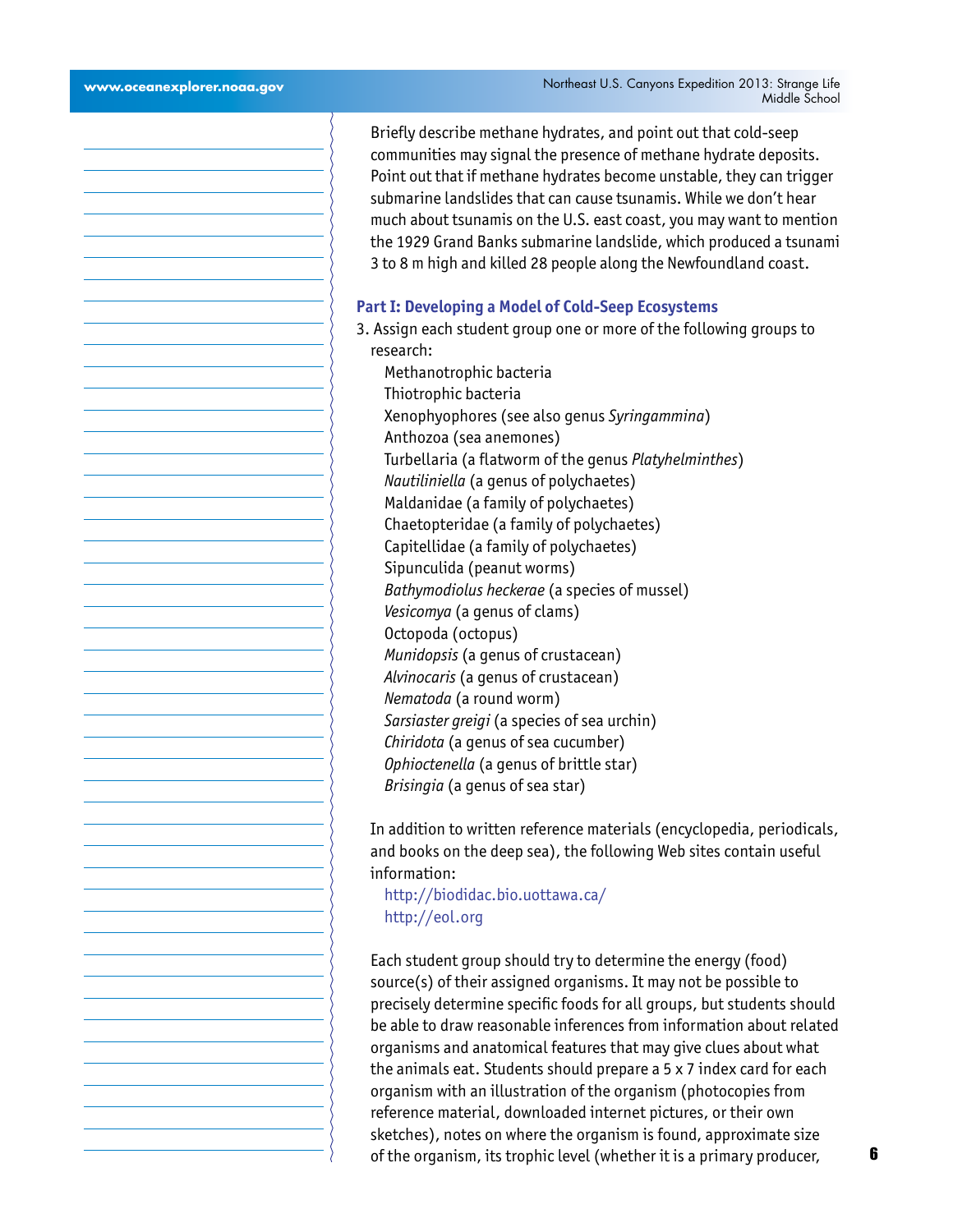primary consumer, secondary consumer, or tertiary consumer), and whether it depends upon photosynthesis, chemosynthesis, or both.

4. Have each student group orally present their research results to the entire class. Temporarily attach the cards prepared by students to a corkboard, flip chart, or piece of poster board (painting tape, sticky notes, or thumbtacks can be used to temporarily anchor the cards). Tell students that their class assignment is to use the information on the cards to create a model that describes some of the interdependent relationships and energy flows in cold-seep ecosystems.

Allow student groups to study the cards for 15 minutes and develop their ideas about interdependent relationships and energy flows. Then have groups take turns moving the cards so that they are arranged to show which organisms inhabit cold-seep communities and which organisms are from deep-sea environments outside coldseep communities. Students should also indicate trophic (feeding) relationships between organisms using pieces of colored yarn or string. Depending upon available time, you may require student groups to move only one card at a time and make only one trophic connection, or allow them to move several cards at a time and make multiple trophic connections.

- 5. Lead a discussion of the food web(s) the students have created. During this discussion, consider the following guidance from the Next Generation Science Standards:
	- (a) Performance expectations in LS2: Interactions, Energy, and Dynamics Relationships in Ecosystems are intended to help students formulate an answer to the question, "How does a system of living and non-living things operate to meet the needs of the organisms in an ecosystem?" and
	- (b) Students who demonstrate understanding of performance expectation MS-LS2-3 can analyze and interpret data, develop models, and construct arguments and demonstrate a deeper understanding of resources and the cycling of matter and the flow of energy in ecosystems. They can also study patterns of the interactions among organisms within an ecosystem. They consider biotic and abiotic factors in an ecosystem and the effects these factors have on population.

Leading questions that may be used to prompt appropriate discussion include, "Which groups show the greatest variety of anatomical types and feeding strategies?" and "Which groups are responsible for primary production?" Be sure students understand that since the bacteria, tubeworms, and mussels of the cold seeps obtain their nutrition through chemosynthesis, they take on the role of primary producers in this type of ecosystem since the food they make can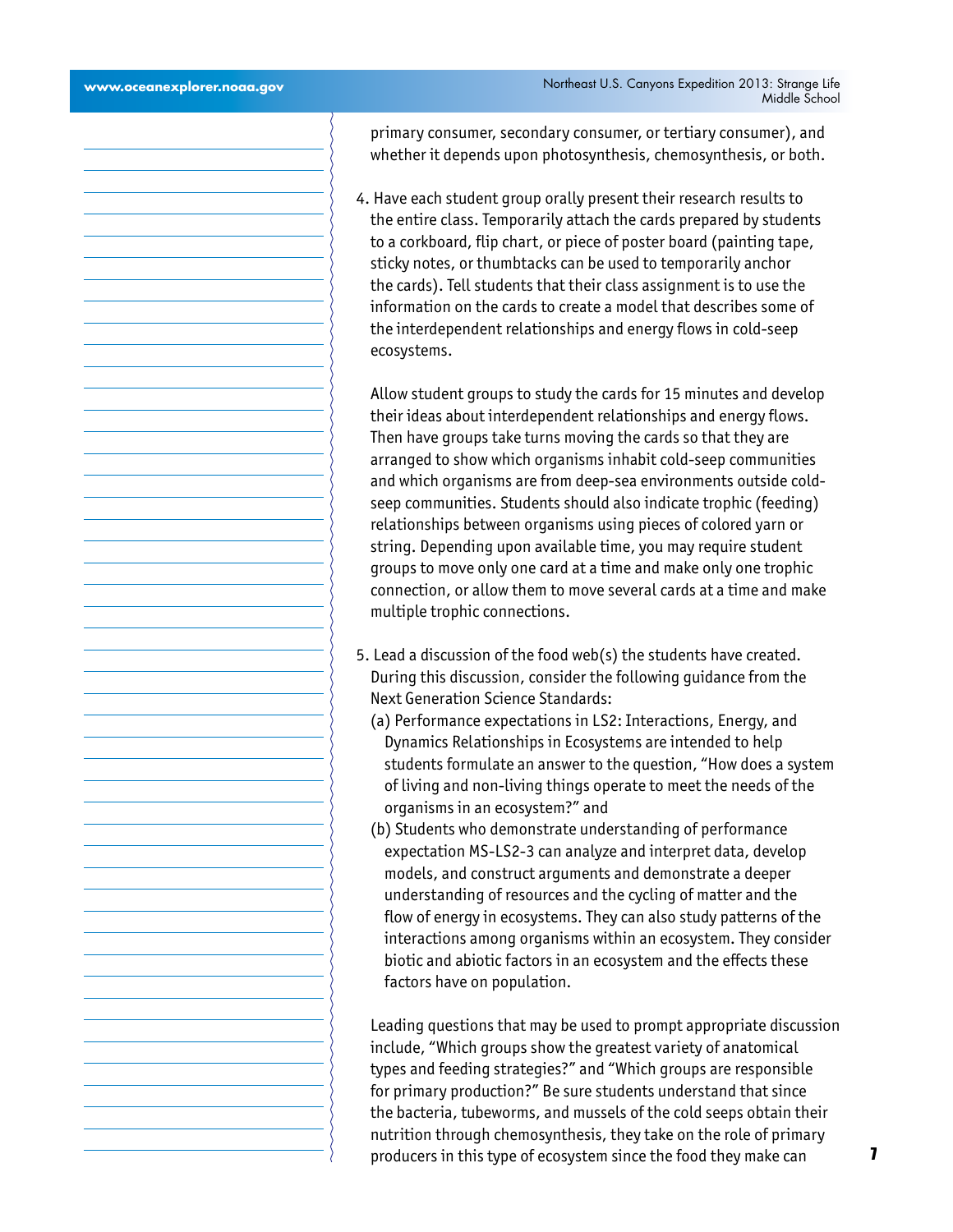be eaten by many other kinds of animals. At the same time, some primary production from photosynthesis also enters the system as dead plants settle to the bottom from shallower portions of the ocean above. The focus of this discussion should be on students' analyzing information and arguing from evidence, rather than specific details about individual organisms.

Ask students to make inferences about the relative abundance of each trophic level. In the simplest analysis, organisms at lower trophic levels (primary producers and primary consumers) must be more abundant than those on higher trophic levels. If this does not appear to be true, then there must be additional energy sources for the higher trophic levels.

#### **Part II: Constructing a Methane Hydrate Model**

6. Tell students that methane hydrate is a type of clathrate, a chemical substance in which the molecules of one material (water, in this case) form an open lattice that encloses molecules of another material (methane) without actually forming chemical bonds between the two materials. Methane is produced in many environments by a group of Archaea known as methanogenic Archaea. These Archaea obtain energy by anaerobic metabolism through which they break down the organic material contained in once-living plants and animals. When this process takes place in deep-ocean sediments, water molecules surround methane molecules, and conditions of low temperature and high pressure allow stable ice-like methane hydrates to form.

It is important that students understand that if temperature is increased or pressure is reduced, methane hydrate molecules may no longer be stable. If this happens, the "cage" of water molecules surrounding the methane molecules will disintegrate into individual water molecules, and the methane molecules will be released as a gas.

7. Briefly discuss how mathematical models help us understand science concepts. Tell students that they will use concepts and skills they have learned in mathematics to build a model of a methane hydrate molecule that will help them explain some of the properties of this unusual substance.

Give each student group a copy of the *Methane Model Construction Guide*, and have them complete Parts 1 and 2.

8. When students have completed their models, have each group use their model to describe and explain one feature of methane hydrates. During these discussions, consider the following guidance from the Next Generation Science Standards: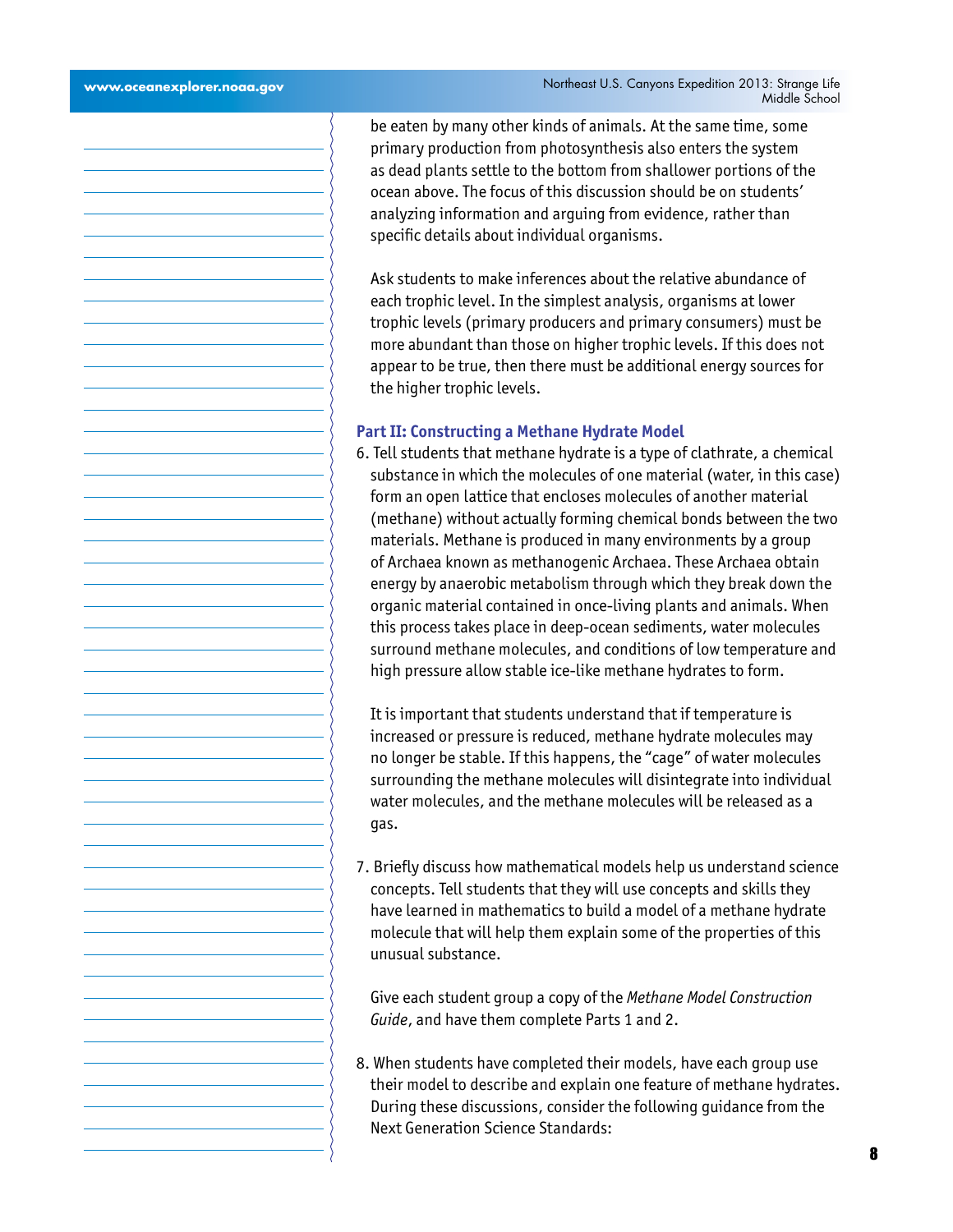- (a) Performance expectations in PS1: Matter and its Interactions are intended to help students formulate an answer to the question, "How do atomic and molecular interactions explain the properties of matter that we see and feel?" and
- (b) Students who demonstrate understanding of performance expectation MS-PS1-1 are able to provide molecular level accounts to explain states of matters and changes between states.

Also note that middle school students are not expected to discuss valence electrons, bonding energy, the ionic nature of subunits of complex structures, or to completely depict all of individual atoms in a complex molecule or extended structure.

#### **The BRIDGE Connection**

<www.vims.edu/bridge/> - Click on "Ocean Science Topics," "Biology," "Plankton" in the navigation menu to the left for resources on ocean food webs. Click on "Ocean Science Topics," "Habitats," "Deep Sea" for resources on deep-sea communities.

#### **The "Me" Connection**

Have students write a short essay about how canyons on the continental slope might someday affect their own lives.

#### **Connections to Other Subjects**

English Language Arts, Mathematics

#### **Assessment**

Student presentations, answers to worksheet questions, and class discussions provide opportunities for assessment.

#### **Extensions**

- 1. Have students visit [http://oceanexplorer.noaa.gov/okeanos/](http://oceanexplorer.noaa.gov/okeanos/explorations/ex1304/edu.html) [explorations/ex1304/edu.html](http://oceanexplorer.noaa.gov/okeanos/explorations/ex1304/edu.html) to find out more about the Northeast U.S. Canyons Expedition 2013.
- 2. For additional relevant lesson plans, please see the Expedition Education Module for the Northeast U.S. Canyons Expedition.

#### **Multimedia Discovery Missions**

#### [<http://oceanexplorer.noaa.gov/edu/learning/welcome.html>]

Click on the links to Lessons 3, 5, 6, 8, and 14 for interactive multimedia presentations and Learning Activities on Deep-Sea Corals, Chemosynthesis and Hydrothermal Vent Life, Deep-Sea Benthos, Ocean Currents and Seamounts.

#### **Other Resources**

The Web links below are provided for informational purposes only. Links outside of Ocean Explorer have been checked at the time of this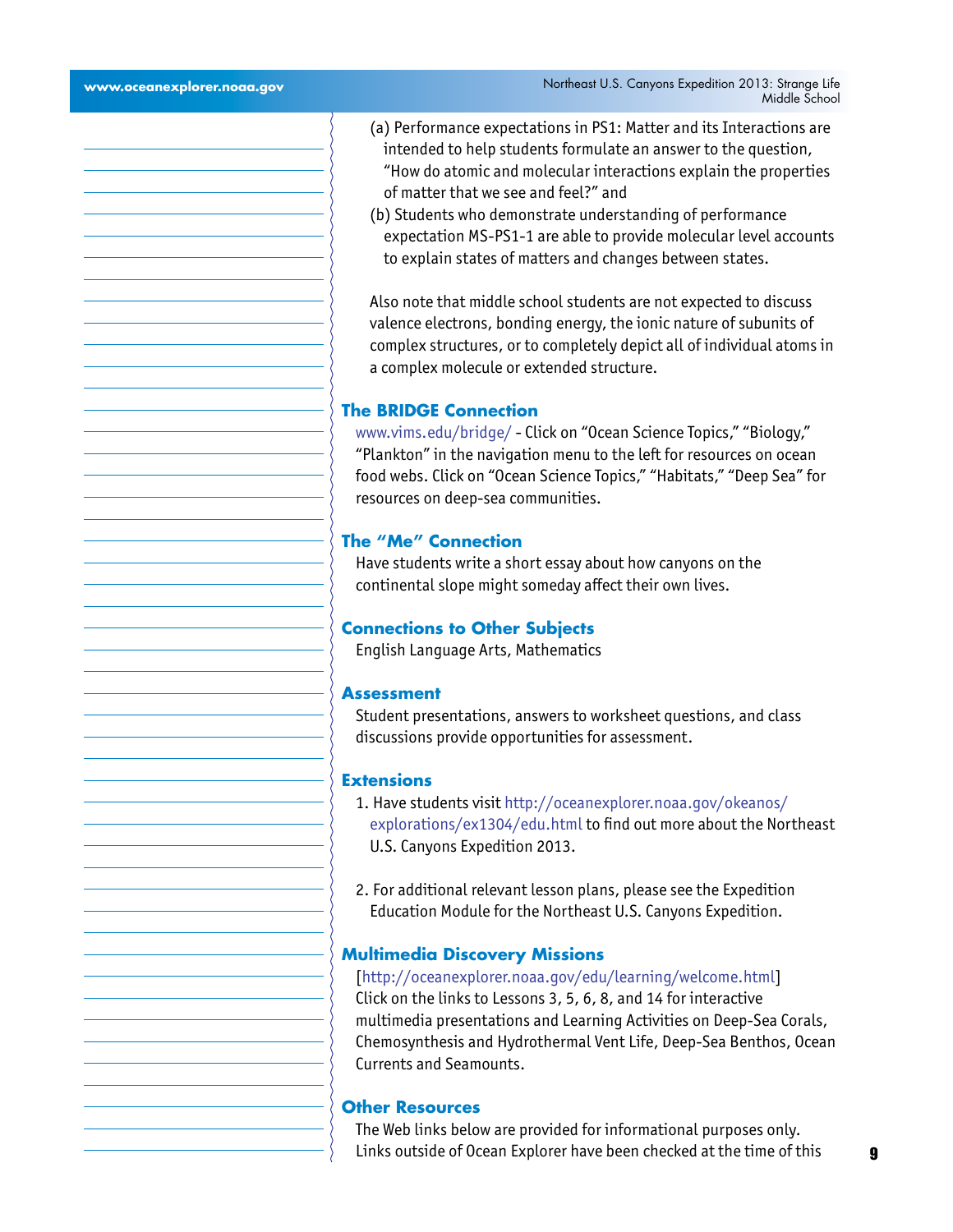Image captions/credits on Page 2. page's publication, but the linking sites may become outdated or nonoperational over time. [http://oceanexplorer.noaa.gov/explorations/12midatlantic/welcome.](http://oceanexplorer.noaa.gov/explorations/12midatlantic/welcome.html) [html](http://oceanexplorer.noaa.gov/explorations/12midatlantic/welcome.html) – Web site for the Deepwater Canyons 2012 - Pathways to the Abyss expedition [http://oceanexplorer.noaa.gov/okeanos/explorations/ex1206/](http://oceanexplorer.noaa.gov/okeanos/explorations/ex1206/welcome.html) [welcome.html](http://oceanexplorer.noaa.gov/okeanos/explorations/ex1206/welcome.html) - Web site for the NOAA Ship *Okeanos Explorer* Northeast and Mid-Atlantic Canyons Expedition 2012. De Leo, F. C., C. R. Smith, A. A. Rowden, D. A. Bowden, and M. R. Clark. 2010. Submarine canyons: hotspots of benthic biomass and productivity in the deep sea. *Proc. Biol. Sci.* 277(1695):2783-2792. <http://www.pmel.noaa.gov/vents> – "Vents Program" Web page from NOAA's Pacific Marine Environmental Laboratory <http://www.divediscover.whoi.edu/vents/index.html> for more information and activities on hydrothermal vent communities **Lesson Alignment to the Next Generation Science Standards Performance Expectations**  *Note: Alignment to Common Core State Standards are listed as they are associated with specific Next Generation Science Standards performance expectations below.* **LS2: Interactions, Energy, and Dynamics Relationships in Ecosystems Performance Expectation MS-LS2-3.** Develop a model to describe the cycling of matter and flow of energy among living and nonliving parts of an ecosystem. [Clarification Statement: Emphasis is on describing the conservation of matter and flow of energy into and out of various ecosystems, and on defining the boundaries of the system.] **Science and Engineering Practices:** *Developing and Using Models* • Develop a model to describe phenomena. (MS-LS2-3) **Disciplinary Core Idea:** *LS2.B: Cycle of Matter and Energy Transfer in Ecosystems*  • Food webs are models that demonstrate how matter and energy is transferred between producers, consumers, and decomposers as the three groups interact within an ecosystem. Transfers of matter into and out of the physical environment occur at every level. Decomposers recycle nutrients from dead plant or animal matter back to the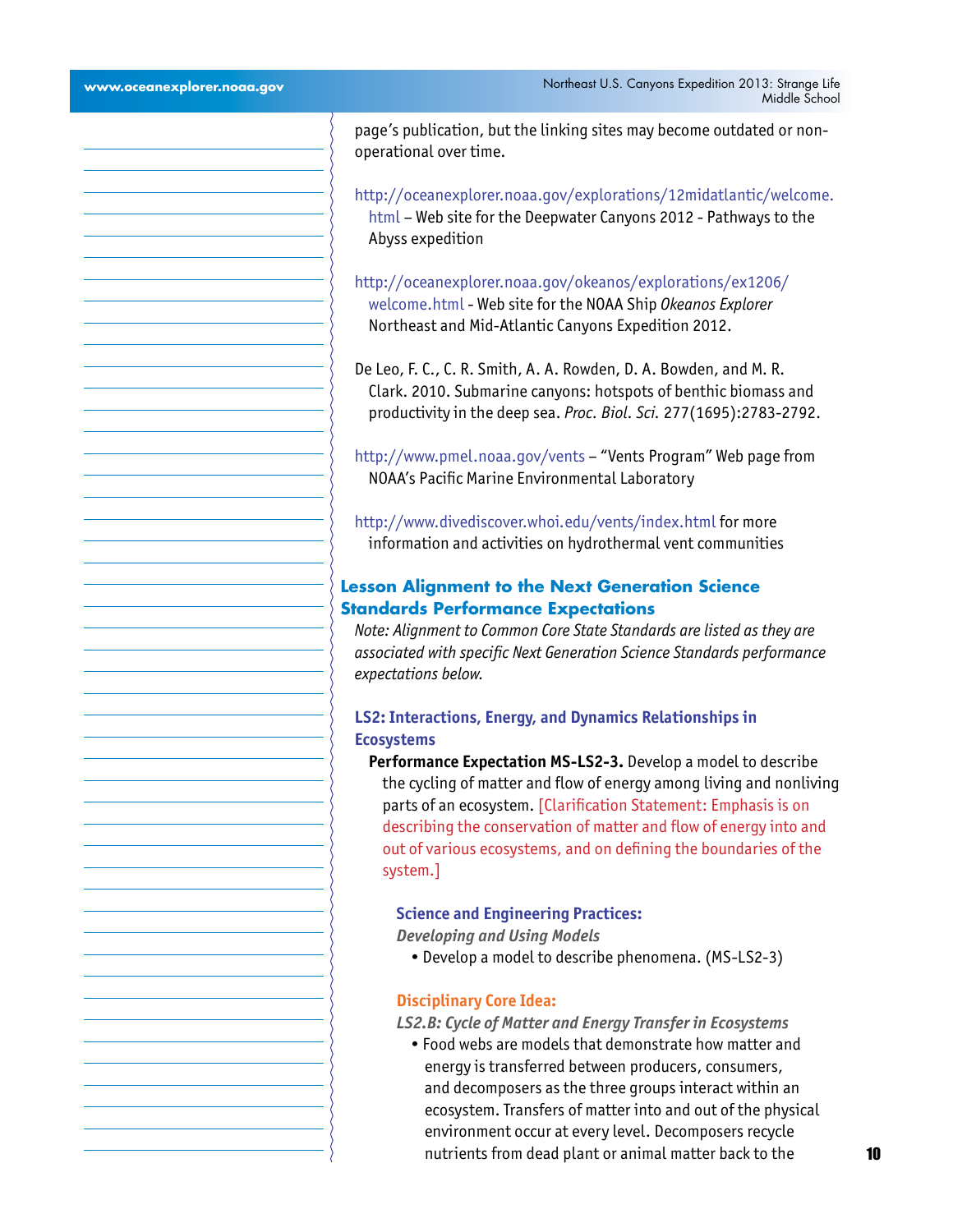soil in terrestrial environments or to the water in aquatic environments. The atoms that make up the organisms in an ecosystem are cycled repeatedly between the living and nonliving parts of the ecosystem. (MS-LS2-3)

#### **Crosscutting Concepts:**

#### *Energy and Matter*

• The transfer of energy can be tracked as energy flows through a natural system. (MS-LS2-3)

#### *Connections to Nature of Science:*

Scientific Knowledge Assumes an Order and Consistency in Natural Systems

• Science assumes that objects and events in natural systems occur in consistent patterns that are understandable through measurement and observation. (MS-LS2-3)

#### **PS1: Matter and its Interactions**

**Performance Expectation MS-PS1-1.** Develop models to describe the atomic composition of simple molecules and extended structures. [Clarification Statement: Emphasis is on developing models of molecules that vary in complexity. Examples of simple molecules could include ammonia and methanol. Examples of extended structures could include sodium chloride or diamonds. Examples of molecular-level models could include drawings, 3D ball and stick structures, or computer representations showing different molecules with different types of atoms.] [Assessment Boundary: Assessment does not include valence electrons and bonding energy, discussing the ionic nature of subunits of complex structures, or a complete depiction of all individual atoms in a complex molecule or extended structure.]

#### **Science and Engineering Practices:**

*Developing and Using Models*

• Develop a model to predict and/or describe phenomena. (MS-PS1-1),(MS-PS1-4)

#### **Disciplinary Core Idea:**

*PS1.A: Structure and Properties of Matter* 

- Substances are made from different types of atoms, which combine with one another in various ways. Atoms form molecules that range in size from two to thousands of atoms. (MS-PS1-1)
- Solids may be formed from molecules, or they may be extended structures with repeating subunits (e.g., crystals). (MS-PS1-1)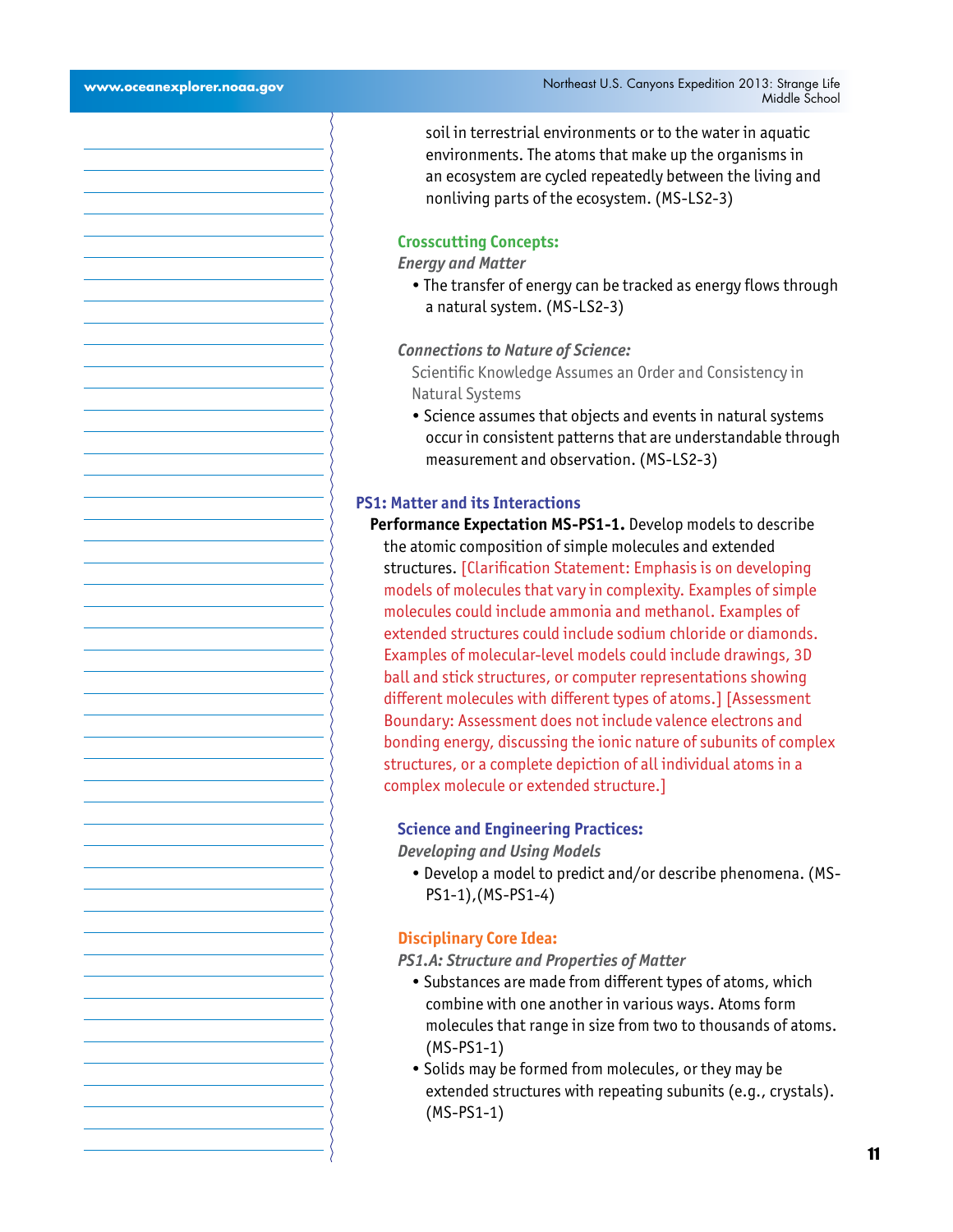#### **Crosscutting Concepts:**

#### *Scale, Proportion and Quantity*

• Time, space, and energy phenomena can be observed at various scales using models to study systems that are too large or too small. (MS-PS1-1)

#### *Common Core State Standards Connections:*

ELA/Literacy –

• RST.6-8.7 Integrate quantitative or technical information expressed in words in a text with a version of that information expressed visually (e.g., in a flowchart, diagram, model, graph, or table). (MS-PS1-1),(MS-PS1-2),(MS-PS1- 4),(MS-PS1-5)

#### Mathematics –

- MP.2 Reason abstractly and quantitatively. (MS-PS1-1),(MS-PS1-2),(MS-PS1-5)
- MP.4 Model with mathematics. (MS-PS1-1),(MS-PS1-5)
- 8.EE.A.3 Use numbers expressed in the form of a single digit times an integer power of 10 to estimate very large or very small quantities, and to express how many times as much one is than the other. (MS-PS1-1)

#### **Ocean Literacy Essential Principles and Fundamental Concepts**

Essential Principle 1.

The Earth has one big ocean with many features.

*Fundamental Concept b.* Ocean basins are composed of the seafloor and all of its geological features (such as islands, trenches, mid-ocean ridges, and rift valleys) and vary in size, shape and features due to the movement of Earth's crust (lithosphere). Earth's highest peaks, deepest valleys and flattest plains are all in the ocean.

#### Essential Principle 5.

#### The ocean supports a great diversity of life and ecosystems.

- *Fundamental Concept e.* The ocean provides a vast living space with diverse and unique ecosystems from the surface through the water column and down to, and below, the seafloor. Most of the living space on Earth is in the ocean.
- *Fundamental Concept f.* Ocean ecosystems are defined by environmental factors and the community of organisms living there. Ocean life is not evenly distributed through time or space due to differences in abiotic factors such as oxygen, salinity, temperature, pH, light, nutrients, pressure, substrate, and circulation. A few regions of the ocean support the most abundant life on Earth, while most of the ocean does not support much life.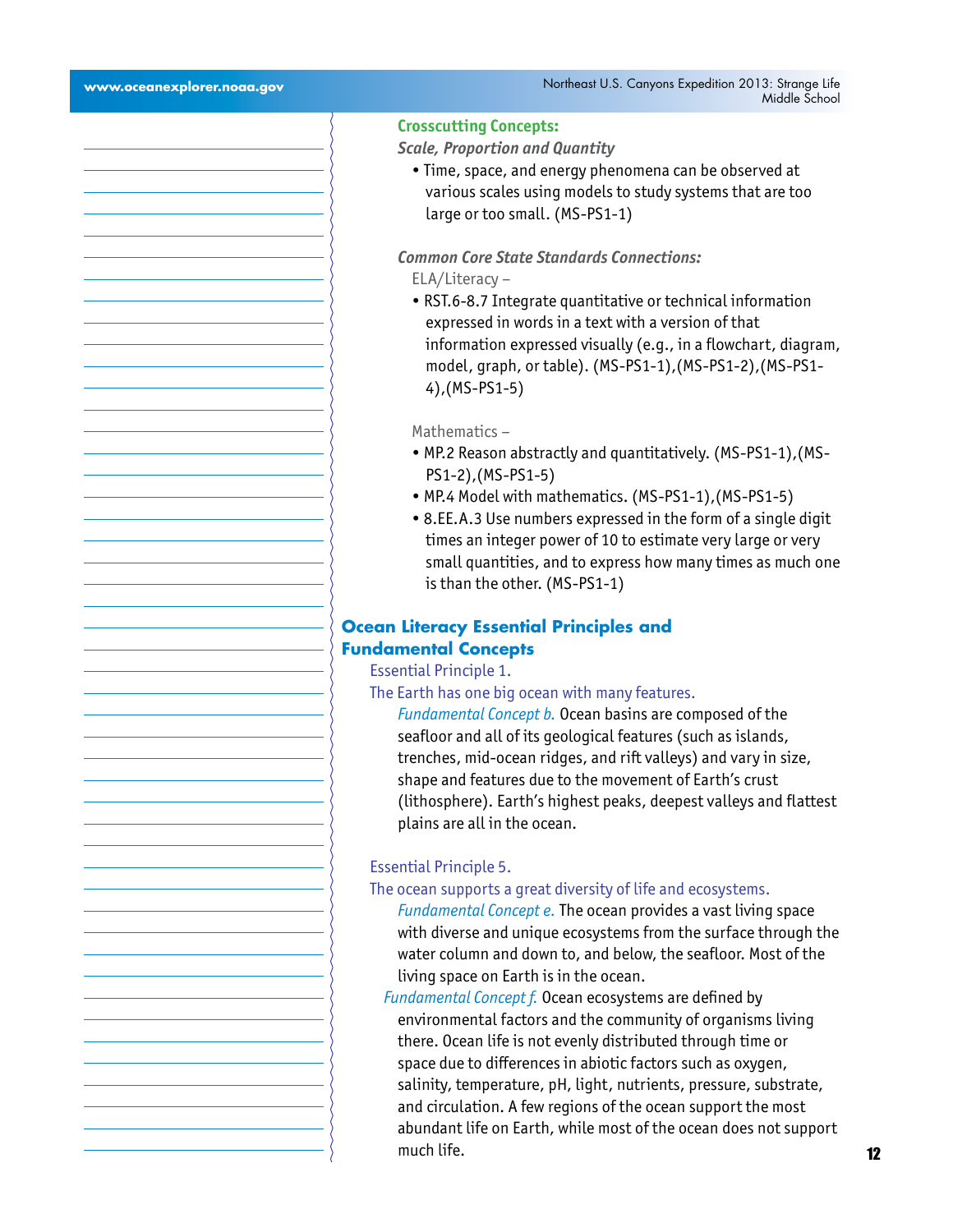*Fundamental Concept g.* There There are deep ocean ecosystems that are independent of energy from sunlight and photosynthetic organisms. Hydrothermal vents, submarine hot springs, and methane cold seeps, rely only on chemical energy and chemosynthetic organisms to support life.

#### Essential Principle 6:

#### The ocean and humans are inextricably interconnected.

*Fundamental Concept f.* Coastal regions are susceptible to natural hazards (such as tsunamis, hurricanes, cyclones, sea level change, and storm surges).

#### Essential Principle 7.

#### The ocean is largely unexplored.

*Fundamental Concept a.* The ocean is the largest unexplored place on Earth—less than 5% of it has been explored. The next generation of explorers and researchers will find great opportunities for discovery, innovation, and investigation.

*Fundamental Concept b.* Understanding the ocean is more than a matter of curiosity. Exploration, experimentation, and discovery are required to better understand ocean systems and processes. Our very survival hinges upon it.

*Fundamental Concept d.* New technologies, sensors, and tools are expanding our ability to explore the ocean. Scientists are relying more and more on satellites, drifters, buoys, subsea observatories, and unmanned submersibles

#### **Send Us Your Feedback**

In addition to consultation with expedition scientists, the development of lesson plans and other education products is guided by comments and suggestions from educators and others who use these materials. Please send questions and comments about these materials to: [oceanexeducation@noaa.gov](mailto:oceanexeducation%40noaa.gov?subject=Feedback).

#### **For More Information**

Paula Keener, Director, Education Programs NOAA Office of Ocean Exploration and Research Hollings Marine Laboratory 331 Fort Johnson Road, Charleston SC 29412 843.762.8818 843.762.8737 (fax) [paula.keener-chavis@noaa.gov](mailto:paula.keener-chavis%40noaa.gov?subject=For%20More%20Information)

#### **Acknowledgements**

Design/layout: Coastal Images Graphic Design, Mt. Pleasant, SC.

#### **Credit**

If reproducing this lesson, please cite NOAA as the source, and provide the following URL: http://oceanexplorer.noaa.gov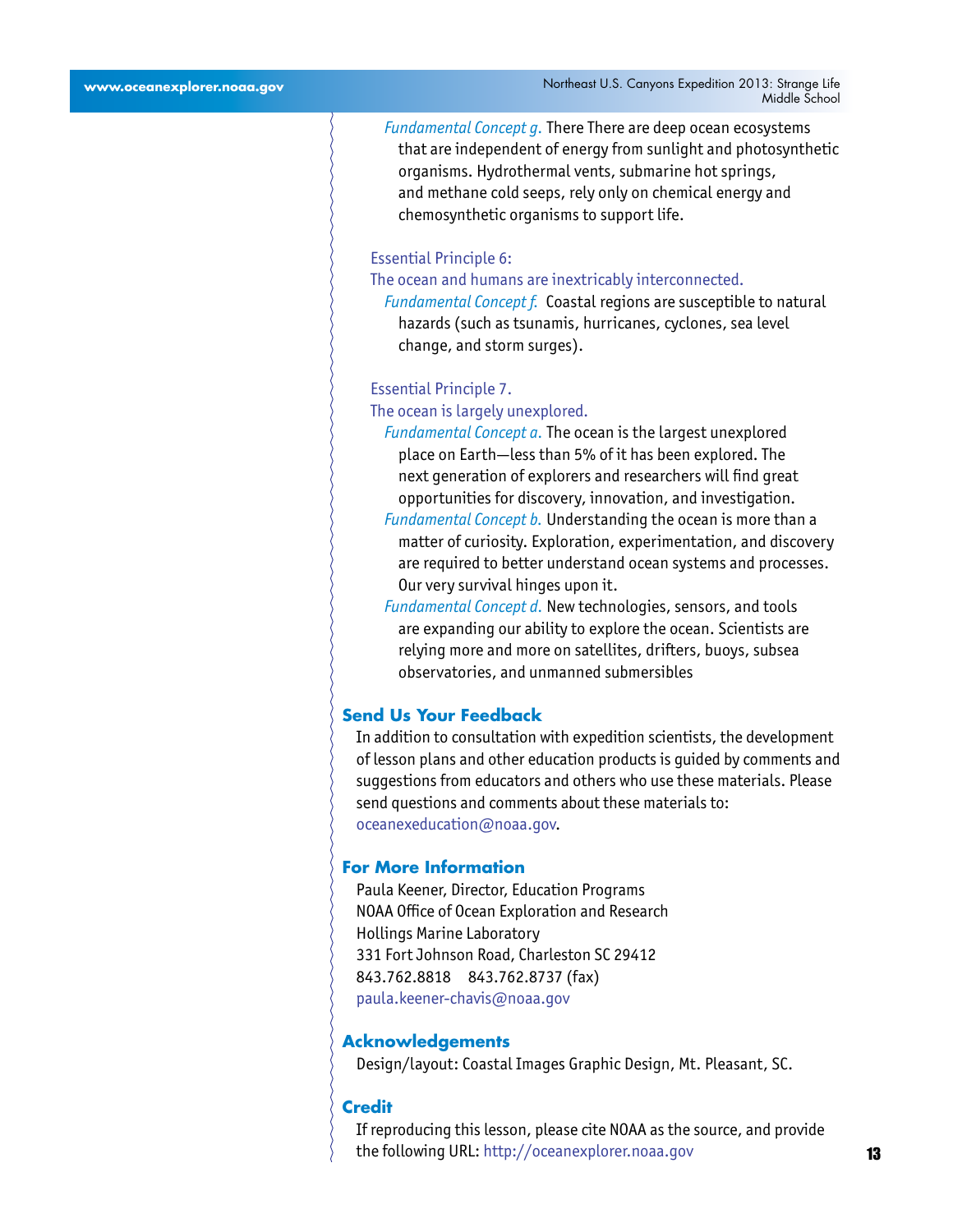#### **Appendix A More About Methane Hydrates**



Methane hydrates appear to be ordinary ice, but clearly are different since touching a match to one of these ices causes it to catch on fire.

Scientists are interested in methane hydrates for several reasons. A major interest is the possibility of methane hydrates as an energy source. The U.S. Geological Survey has estimated that on a global scale, methane hydrates may contain roughly twice the carbon contained in all reserves of coal, oil, and conventional natural gas combined. In addition to their potential importance as an energy source, scientists have found that methane hydrates are associated with unusual and possibly unique biological communities that may be sources of beneficial pharmaceutical materials.

While such potential benefits are exciting, methane hydrates may also cause big problems. Although methane hydrates remain stable in deep-sea sediments for long periods of time, as the sediments become deeper and deeper

they are heated by the Earth's core. Eventually, temperature within the sediments rises to a point at which the clathrates are no longer stable and free methane gas is released (at a water depth of 2 km, this point is reached at a sediment depth of about 500 m). The pressurized gas remains trapped beneath hundreds of meters of sediments that are cemented together by still-frozen methane hydrates. If the overlying sediments are disrupted by an earthquake or underwater landslide, the pressurized methane can escape suddenly, producing a violent underwater explosion that may result in disastrous tsunamis.

ago). The Cape Fear slide, the largest submarine slide on the U.S. East Coast, occurred approximately The release of large quantities of methane gas can have other consequences as well. Methane is one of a group of the so-called "greenhouse gases." In the atmosphere, these gases allow solar radiation to pass through to the surface of the Earth, but absorb heat radiation that is reflected back from the Earth's surface, thus warming the atmosphere. Many scientists have suggested that increased carbon dioxide in the atmosphere produced by burning fossil fuels is causing a "greenhouse effect" that is gradually warming the atmosphere and the Earth's surface. A sudden release of methane from deep-sea sediments could have a similar effect, since methane has more than 30 times the heat-trapping ability of carbon dioxide. In 1995, Australian paleoceanographer Gerald Dickens suggested that a sudden release of methane from submarine sediments during the Paleocene epoch (at the end of the Tertiary Period, about 55 million years ago) caused a greenhouse effect that raised the temperatures in the deep ocean by about 6o C. The result was the extinction of many deep-sea organisms known as the Paleocene extinction event. More recently, other scientists have suggested that similar events could have contributed to mass extinctions during the Jurassic period (183 million years ago), as well as to the sudden appearance of many new animal phyla during the Cambrian period (the Cambrian explosion, about 520 million years 20,000 years ago and may have been related to methane hydrates and sudden release of methane gas. The timing of the Cape Fear slide also roughly coincides with the end of the last major glaciation.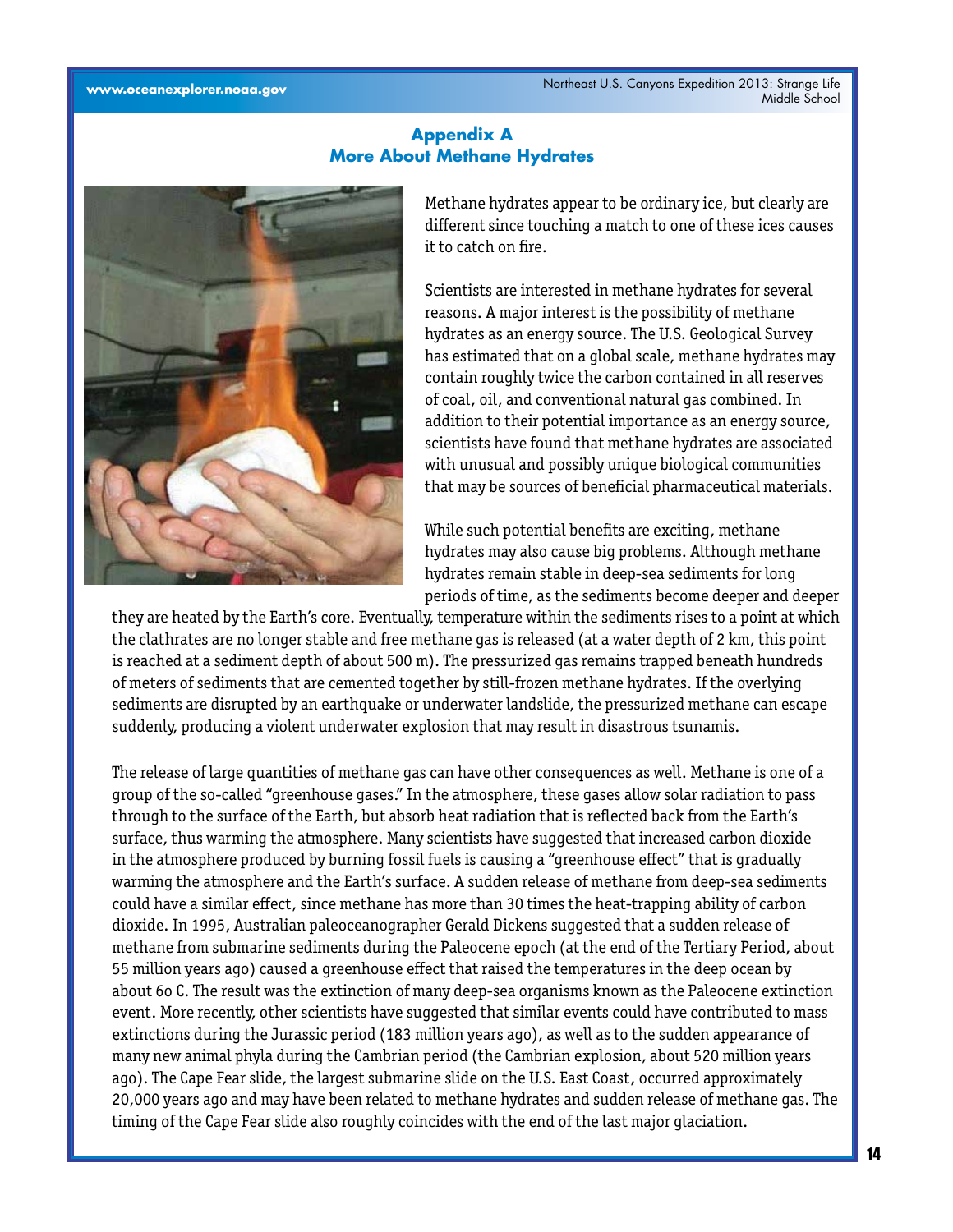#### Middle School **www.oceanexplorer.noaa.gov**

### **Methane Hydrate Model Construction Guide (Educator's Version)**

#### **Learning Objectives**

- Students will demonstrate geometric properties through hands-on manipulation of geometric shapes.
- Students will be able to construct a pentagonal dodecahedron.
- Students will be able to construct a model of a methane hydrate.

#### **Materials**

#### *For constructing a pentagon:*

- Paper, unlined 8-1/2" X 11"
- Pencil
- Protractor or compass
- *For constructing the dodecahedron half, clathrate cage, methane molecule and methane hydrate model:*
- Scissors
- Cardboard or card stock (enough to make 13 pentagons)
- Ruler, 12-inch
- 11 Bamboo skewers, 12" long
- 20 Styrofoam balls, 1/2" to 1" diameter
- 4 Styrofoam balls, 1" diameter
- 1 Styrofoam ball, 1-1/2" diameter
- Tape, wrapping or strapping
- Spray paint, water-based latex; dark blue, light blue, red, and black (colored markers can also be used for a simpler version)
- Fishing line, 8 lb test; or light colored thread
- (Optional) Glue gun

#### **Teaching Time**

Three or four 50-minute class periods or may be sent home as an enrichment activity

#### **Definitions**

- Polygon a geometric shape made up of vertices that are connected with line segments
- Vertex a point where the sides of an angle meet
- Pentagon a geometric shape with five equal sides and five 108° angles
- shape that has 12 faces (regular pentagons), 20 • Dodecahedron – a three-dimensional geometric vertices, and 30 edges

#### **Prerequisite Skills**

Students should have basic knowledge of geometric shapes and know how to draw a pentagon. If not, directions for drawing a pentagon using a compass or protractor may be found in middle school math textbooks or in the links below.

#### **Procedure**

- 1. General Notes:
	- For grade 6-8 students, the educator may want to demonstrate each step of drawing the pentagon as students follow along.
	- Use a good quality latex spray paint; oil-based paints containing organic solvents tend to melt the Styrofoam.
	- When constructing the clathrate cage, the educator should demonstrate each step as students follow along.
	- Be sure the skewers are inserted into the middle of the Styrofoam balls.
- 2. (Advance Preparation) Spray paint skewers and Styrofoam balls or mark with colored markers:
	- a. Paint ten skewers light blue to represent hydrogen bonds between water molecules
	- b. Paint one skewer red to represent the covalent bonds in the methane molecule
	- c. Paint twenty 1/2" Styrofoam balls dark blue to represent water molecules
	- d. Paint one 1-1/2" Styrofoam ball black to represent the carbon atom
	- e. Note: the four 1" Styrofoam balls remain white to represent hydrogen atoms
	- f. Cutting skewers at an angle, cut light blue skewer sticks into thirty 3-3/4" lengths. Cut the red skewer stick into four 2" lengths.

Be sure students understand that each of the dark blue Styrofoam balls represents a water molecule consisting of two hydrogen atoms and one oxygen atom. To keep the model simple, we don't show all of these atoms separately.

#### **Resources**

[http://wiki.answers.com/Q/How\\_would\\_you\\_draw\\_a\\_](http://wiki.answers.com/Q/How_would_you_draw_a_regular_pentagon) [regular\\_pentagon](http://wiki.answers.com/Q/How_would_you_draw_a_regular_pentagon)

<http://www.barryscientific.com/lessons/polygon.html>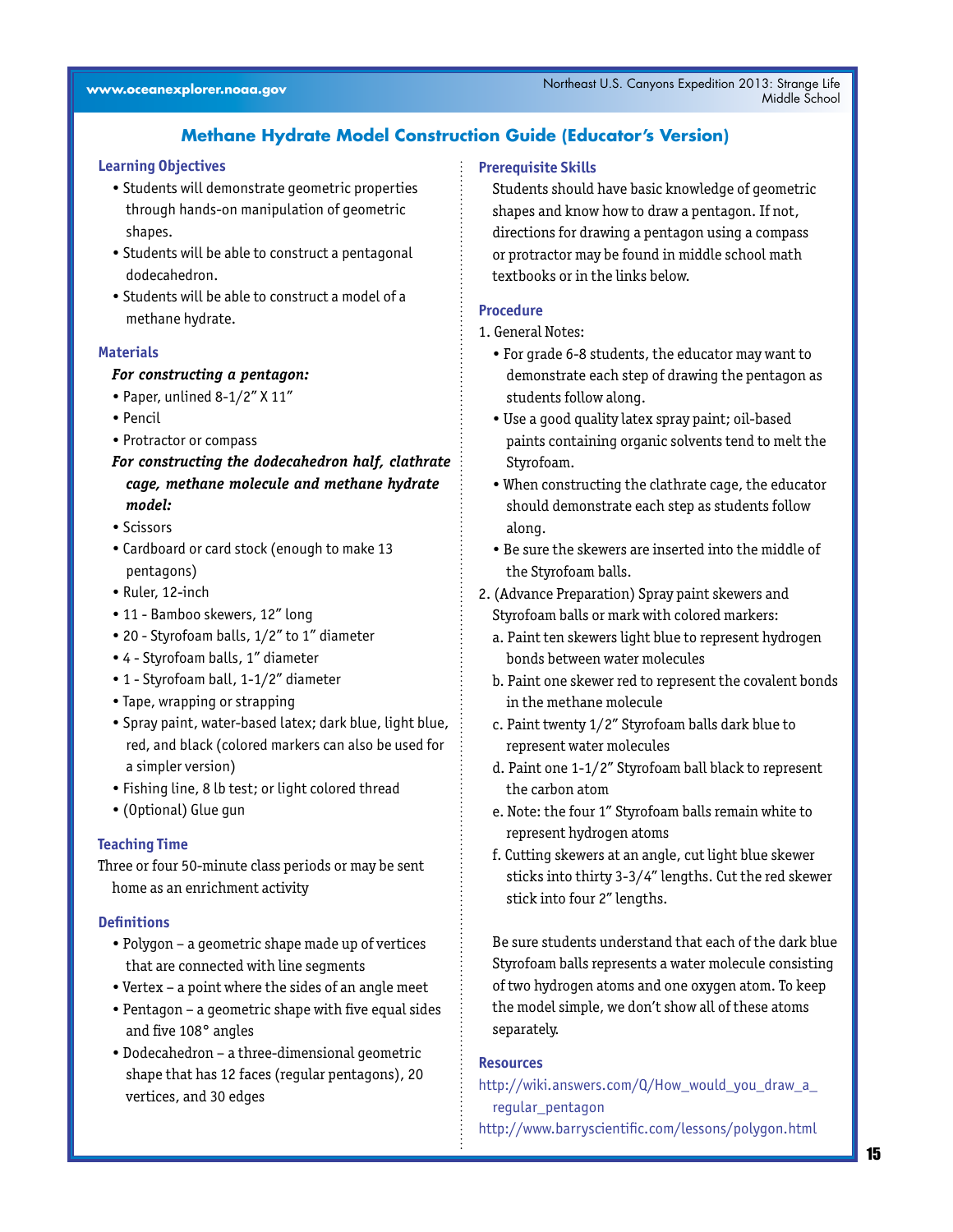#### **Step 1**





**Step 3**



#### **Methane Hydrate Model Construction Guide**

#### **Part 1 – Build half of a pentagonal dodecahedron**

- 1. Draw a pentagon on paper and cut it out. Each side of the pentagon should be four inches long (72° angles). Option: Use Adobe Illustrator or Corel Draw.
- 2. Trace the paper pentagon onto cardboard or card stock and cut it out. Your group will need 7 pentagons.
- 3. Lay one pentagon on a flat surface and surround it with five more pentagons matched side to side. Tape the five outside pentagons to the center pentagon.
- 4. Carefully pull up one pair of pentagons and tape their common sides together. Repeat until the five pentagons have been taped together, forming a five-sided bowl. This is half of a pentagonal dodecahedron.

#### **Part 2 – Build the Model**

#### **Build the clathrate cage:**

1. Place the 7th pentagon on a flat surface. Place a blue stick on one side and two blue balls at each end. Carefully insert the end of the blue stick into the middle of each ball. Repeat with three more balls and four more sticks to form a ball-and-stick pentagon.















2. Place the ball-and-stick pentagon in the dodecahedron half – be careful, it will lie approximately an inch up from the bottom. The dodecahedron half (bowl) is used as a template to build the ball and stick dodecahedron with the correct stick angle.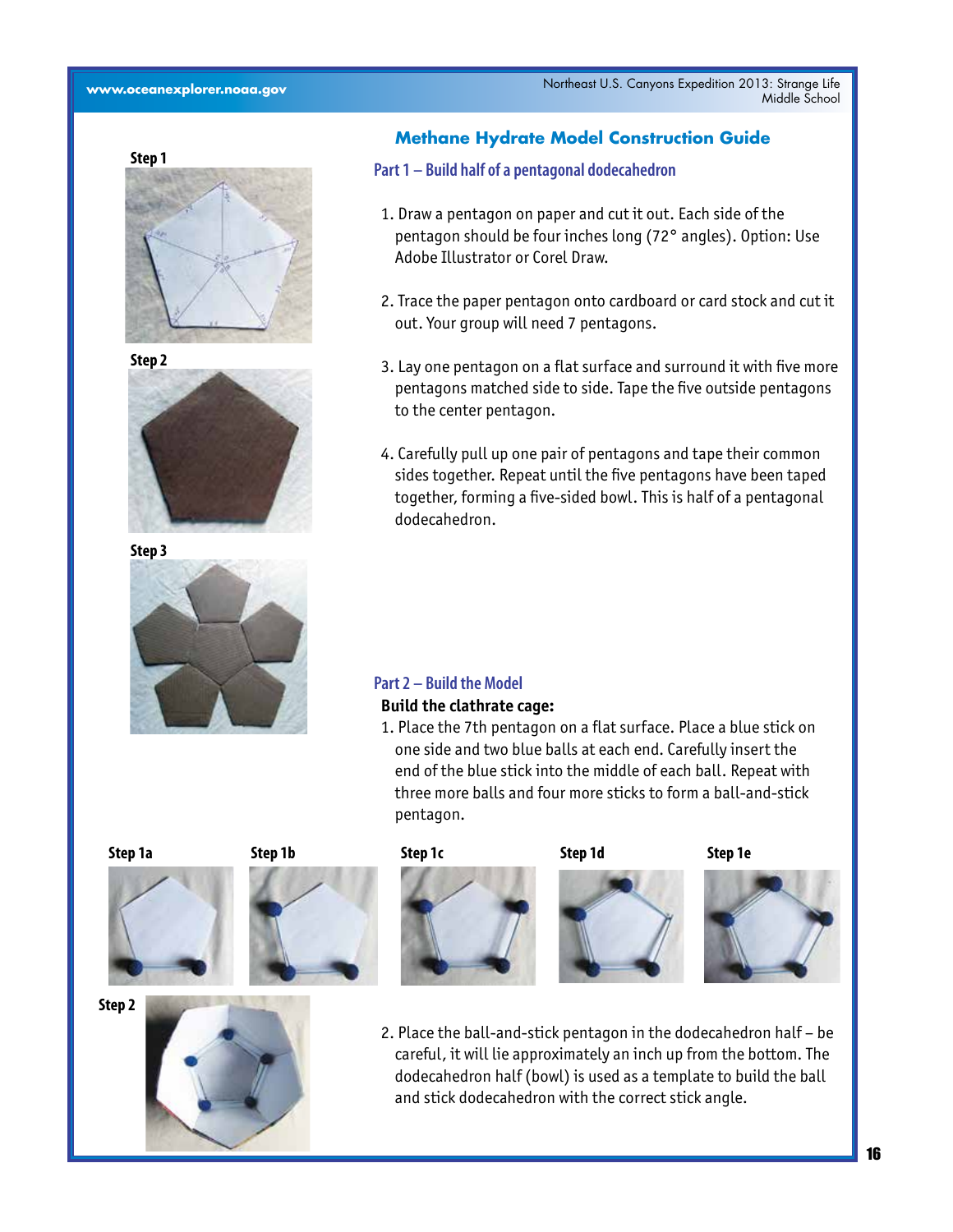#### Northeast U.S. Canyons Expedition 2013: Strange Life **www.oceanexplorer.noaa.gov**<br>Middle School **www.oceanexplorer.noaa.gov**

- 3. Place five light blue sticks inside the center of each of the dark blue balls using the dodecahedron half as a guide for the correct stick angle. *It's very important to insert the sticks into the center of the ball at the same angle as the side of the dodecahedron half.*
- 4. Insert a dark blue ball on top of each light blue stick. Carefully remove the incomplete cage from the dodecahedron half and place it on a flat surface.
- 5. Use the 7th pentagon to complete the bottom half of the cage. Turn the ball-and-stick model onto one side and, using the pentagon to determine the correct angle, insert a light blue stick into the center of the two dark blue balls. Then, attach another dark blue ball to connect the two light blue sticks you've just attached. This makes the second face and second pentagon of the cage. The first face was the bottom.
- 6. Repeat Step 5 four more times to form the remaining faces for the bottom half of the cage.
- 7. Repeat Steps 1, 2, and 3 to construct the top half of the cage.
- 8. Carefully place the bottom half of the cage into the bottom of the cardboard bowl.
- 9. Carefully, attach the two halves of the cage together: Working together with your partners, hold the top half of the cage over the bottom half. The two halves will only fit together one way. Rotate the top half until all of the unattached sticks line-up with a ball. Insert each light blue stick into the center of the corresponding dark blue ball.
- 10. (Optional) Use a glue gun to adhere the styrofoam to the sticks for added strength and durability of the model.

#### **Build the Methane Molecule:**

11. Insert four red sticks into the black Styrofoam ball so that they are evenly spaced (when the model is placed on a flat surface, three of the sticks and the black ball should look like a tripod with the fourth stick pointing straight up). Attach a white Styrofoam ball to the other end of each of the red sticks.

**Step 3**













**Step 11**